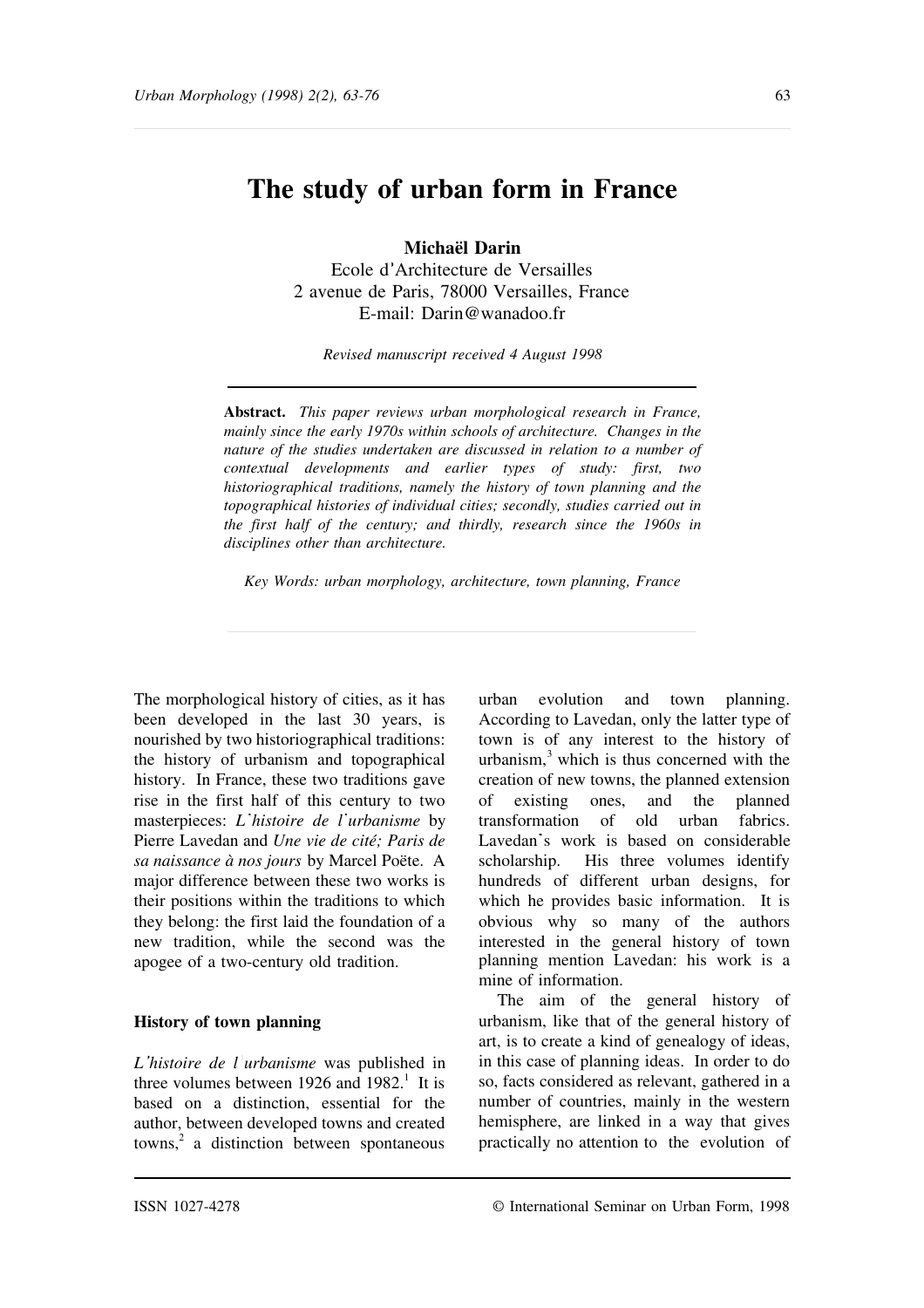each particular town. In this kind of history, Paris, for instance, is mentioned in the chapters dealing with seventeenth- and eighteenth-century squares (on account of its five *places royales*) and with urban transformations of the second half of the nineteenth century (the famous *Haussmannization*). All the rest is forgotten.

## **Topographical history**

In contrast, topographical or morphological history focuses traditionally on the physical aspects of particular cities. It has, for the most part, been the field of local historians, each studying his own town or city with no reference to other cities. Many cities have been studied in this manner. In Paris, this tradition goes back at least to 1550, with the publication of a book by Gilles Corrozet.<sup>4</sup> This summarizes the legends of the foundation of Paris, explains the creation of many public buildings, and gives the etymology of street names. This approach was pursued during the following two centuries by several authors,<sup>5</sup> and culminated in the work of Jaillot.<sup>6</sup>

Towards the middle of the nineteenth century, the topographical history of Paris was enriched by the new field of archaeology, interest in which was stimulated in Paris by the large public works carried out under Haussmann in the 1850s and 1860s. At the same time, the maps and plans of Paris were recognized as a valuable source for the history of the city and studied as such.<sup>7</sup> It was also at that time that Adolphe Berty searched in the archives and measured existing buildings in order to draw an exact map of medieval Paris.<sup>8</sup>

Usually, the general works of topographical history were spatially organized, according to either an imaginary visit to Paris,<sup>9</sup> or the numerical order of administrative quarters or the alphabetical order of the names of streets. At the beginning of the nineteenth century, however, a new approach appeared: two books followed a chronological order.<sup>10</sup> Marcel Poëte gave a particular twist to this way of

telling the history of Paris because, for him, the Paris of the past and of his day were not successive beings: 'they were one and the same being under constant evolution'. Poëte wanted to understand and describe the soul of the city and see how it related to the physiognomy of the city. His monumental work was published between 1924 and  $1931<sup>11</sup>$  It consists of three volumes of text and one *album*. The first volume stretches from the birth of Paris to the middle of the fifteenth century; $12$  the second from the middle of the fifteenth century to the end of the sixteenth century. The third volume deals more specifically with the religious aspects of the city during the sixteenth and seventeenth centuries. Anyone deterred by the 1500 pages of these three thick volumes could turn directly to the magnificent *Album* (published in 1925) in which Poëte tells, in his brilliant presentation of 600 illustrations, the evolution of Paris from its birth to the 1920s.

## **Early developments**

The paths of Lavedan and Poëte crossed in two different ways. First, the two men worked together in what would become the Institut de l'Urbanisme de Paris. Poëte contributed to the shaping of an entire generation of students who wrote urban case studies under his supervision as part of their curriculum,<sup>13</sup> while Lavedan became the director of this institute in 1942. Secondly, Poëte published the course that he gave at the Institute on 'Evolution of cities' under the title *Introduction à l urbanisme* (the first part is an excellent introduction to urban analysis), $14$  and in 1975 Lavedan published *L histoire de l urbanisme de Paris*, <sup>15</sup> which is still the best introduction to the morphological history of Paris.

Despite the quality of their work, neither Poëte nor Lavedan created a school of thought. Their ideas found an audience: individuals were certainly influenced by their books and teaching,<sup>16</sup> but no group of disciples ever came into existence. Apart from personal factors, it is probably in the main the ambiguous status of the Institut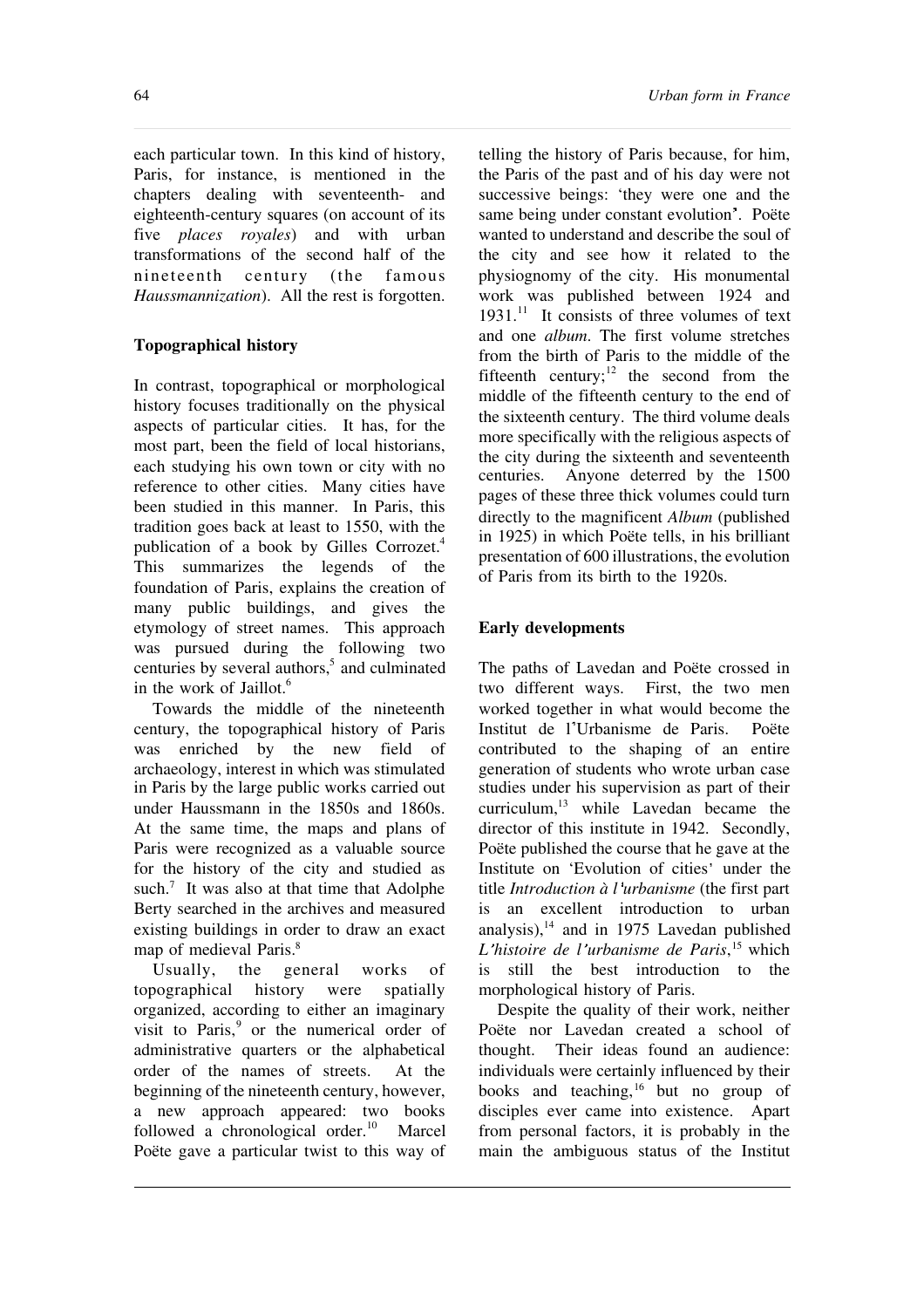d'Urbanisme, and of urbanism as a subject, that accounts for this shortcoming.

It was not just a matter of chance that the only 'school' created in this field evolved around Raoul Blanchard, who published in 1911 his *Grenoble, étude de géographie urbaine*. Later, his work on other cities (for example, Annecy, Lille and Nancy) and the work of his students (for example, on Vizille, Valence, Albertville and Clermont-Ferrand) amounted to what Gilles Montigny considers to be a homogeneous body of scholarship based on the same approach.<sup>17</sup> For example, all of the case studies are divided into three parts: first, the site and its influence on the city; secondly, the development of the city; and thirdly, the main functions of the city. The influence of Blanchard crossed the border, to Spain for instance.<sup>18</sup>

In the architectural realm, the interest in urban form was expressed in different ways at the beginning of the century. In the Ecole des Beaux Arts, the subjects studied by the winners of the *Prix de Rome* gradually evolved from isolated monuments to groupings of several monuments, and then to entire towns. This shift of emphasis also took place in the legislation and practice of preservation, which spread from the monument itself to its surroundings and later to entire areas.<sup>19</sup> At the same time another development occurred: architects began to be interested in ordinary buildings in rural areas. An important outcome of this new interest was the publication in 1941 of a book by Georges Doyon, the third edition of which, nearly 40 years later, would be highly  $s$ uccessful.<sup>20</sup> Work on rural dwellings led to one venture in particular: during the Second World War, about 50 architects took part in a typological survey covering the whole of France. They produced 1759 case studies of rural dwellings, which were assembled in 1969, augmented, and published in some 20 volumes. $^{21}$ 

#### **The beginning of a new era**

After the Second World War, morphological studies were related to the effort of

reconstruction and regional planning. Geographers and sociologists did groundwork for governmental policy making, but their exact role has not yet been fully described.<sup>22</sup> In the architectural world, a new awareness was emerging during the 1960s. The modernists were confronted with their own ideas: for example, the city was seen as the ultimate object of architecture, and the importance of housing was stressed. At the same time, the conception of architecture as propagated at the Ecole des Beaux-Arts, a very conservative establishment, was ferociously criticized. After the closure of this institution in 1968, many young teachers thought that the universities would be the best place for architectural studies. They wanted to leave the world of art and join the world of scholarship. To their dismay, the government decided that architecture should leave the Ecole des Beaux-Arts but should not be part of the universities. At this time, 23 independent schools of architecture were created, nine of them in Paris. The young teachers succeeded, however, in introducing research into the new schools. In the ministry in charge of architecture (its name has changed several times in the last 30 years, being first the Ministry of Culture, then the Ministry of Public Works, later the Ministry of Housing, and most recently again the Ministry of Culture) a small division was created, currently called the Bureau de la Recherche Architecturale, whose task it is to encourage research in the schools of architecture.

In terms of urban research, two groups were quickly ahead of the field: one in what is called today the Ecole d Architecture de Paris-Belleville, and the other in what is currently known as the Ecole d'Architecture de Versailles.

### **Parisian schools of architecture**

In the Ecole d'Architecture de Paris-Belleville, Bernard Huet initiated studies on Le Creusot, Nancy, Paris, Saint-Denis, Toulouse, Orleans and a few cities in Sicily.<sup>23</sup> Among these, the study of Le Creusot is the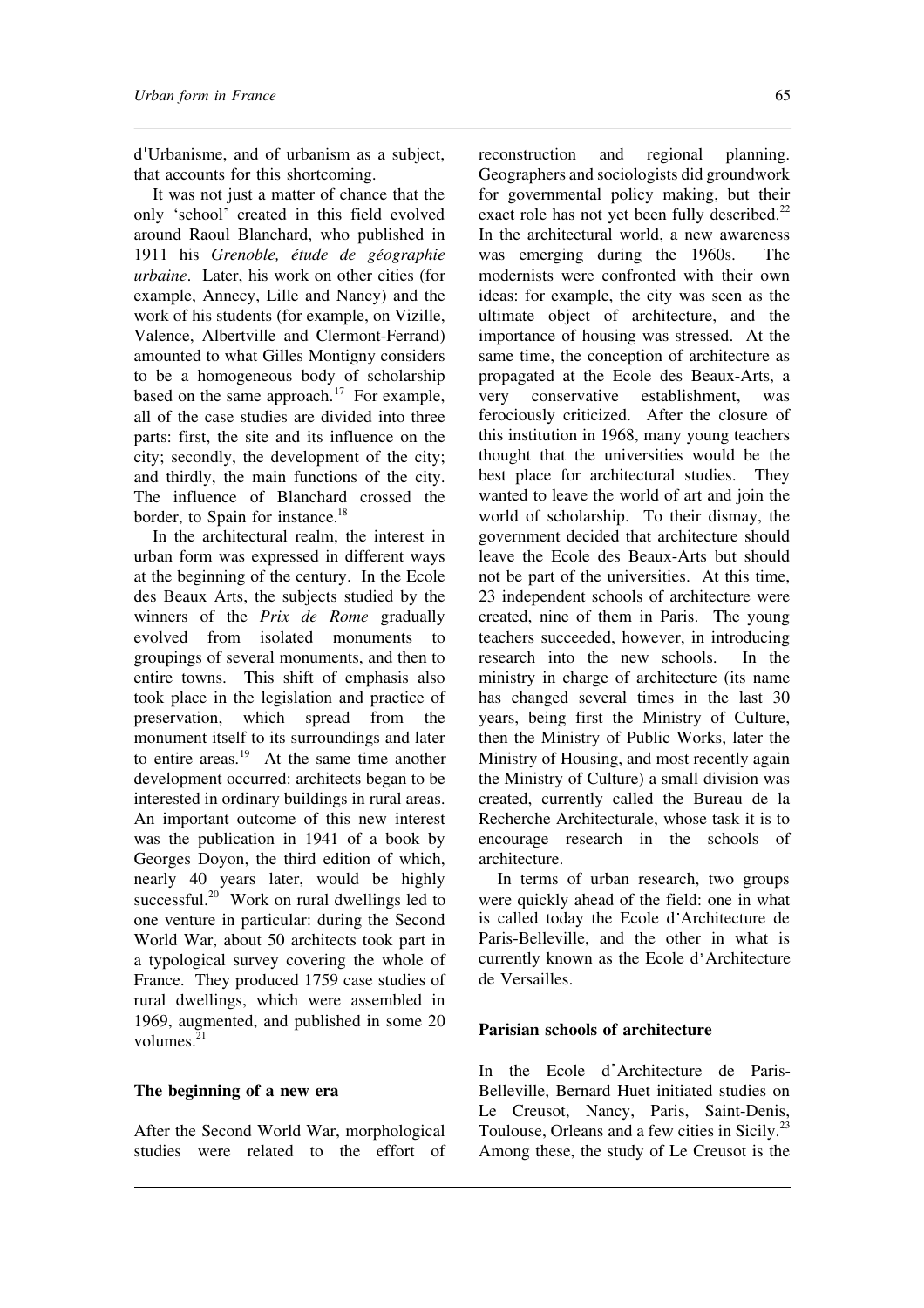66 *Urban form in France*

best known, and it was the only one to be properly published. $^{24}$  It considers the development of an industrial town in order to understand the particular way of producing a city in the nineteenth century. In general, Huet was interested in the emergence of the modern city. In Toulouse, his team studied the 'retooling' of the town by the introduction of new building types during the nineteenth century; in Orleans they focused their study on three generations of *percées* (break-through streets), and in Paris it was the HBM (public housing) belt of the 1920s and 1930s that was the subject of the research. All of these studies followed what, in France, is called the *typo-morphological* approach. This has major Italian antecedents, namely in the Aymonino-Rossi branch of Muratorian scholarship with its focus on the dialectical relationship between the physical evolution of a town and its building types, mainly housing.<sup>25</sup> There was, however, a major contrast to Italian studies: through contact with thinkers such as Henri Lefebvre and, in particular, Henri Raymond, much importance was attached to various sociological aspects of urban and architectural forms.<sup>26</sup>

In the Ecole d'Architecture de Versailles, research was organized around Jean Castex and Philippe Panerai, who were joined by the anthropologist Jean-Charles Depaule. Their first study focused on five large urban extensions or transformations: the Haussmannization of Paris, the designs of Unwin for Letchworth and Hampstead, Berlage's plan for Amsterdam, May's *siedlungen* in Frankfort, and Le Corbusier s *unités d habitation*. This study ranges from individual buildings to the entire city, and shows how the urban block progressively opens up until it disappears altogether. It is a very strong anti-modernist manifesto which parallels what Colin Rowe was doing at the same time: criticizing what he called the dialectical jump from background to figure. $^{28}$ The plea of Castex and Panerai in favour of the closed block was later taken up in their study of Versailles, which is probably one of the best typo-morphological studies in

France. This work divides the history of Versailles into several periods, each of which is examined through the development of urban form and housing types. The specific design of Versailles is underlined, namely that it is a town developed not as a whole but rather as a collection of urban fragments. The study shows also how during its evolution this 'garden city of Enlightenment became progressively a 'normal city : the large plots occupied initially by detached aristocratic mansions were filled in by apartment blocks.

At the end of the 1970s and the beginning of the 1980s, another team appeared at what is now called the Ecole d'Architecture Parisla-Défense. It was composed of three architects: Alain Borie, Pierre Micheloni and Pierre Pinon. At the beginning, these three were interested in problems of architectural composition, mainly in the distortion of perfect geometrical figures. But their examples included urban forms.<sup>29</sup> They then proceeded to a much more urban approach, focusing on the development of towns on<br>meanders.<sup>30</sup> It is impressive both in the It is impressive both in the number of towns studied and in the systematic way that the work is carried out. This team was influenced not so much by Italian research as by methods developed by Gerard Hanning in the Institut d Aménagement et d Urbanisme de la Région Ile de France. They disaggregated the urban fabric into different components topography, road system, lots and built form - and studied the topological, geometrical and dimensional relationships between these levels. Unlike the studies mentioned previously, this is a 'pure' morphological study.

In 1981, all these Parisian researchers decided to work together and joined Antoine Grumbach (from the Ecole d'Architecture Paris-la-Villette), who developed in his projects and teaching the notion of the city as a sedimentary phenomenon, $31$  and Bruno Fortier (from the Institut Français  $d'$ Architecture),<sup>32</sup> who had already written two books on eighteenth-century town planning.<sup>33</sup> Their common project was to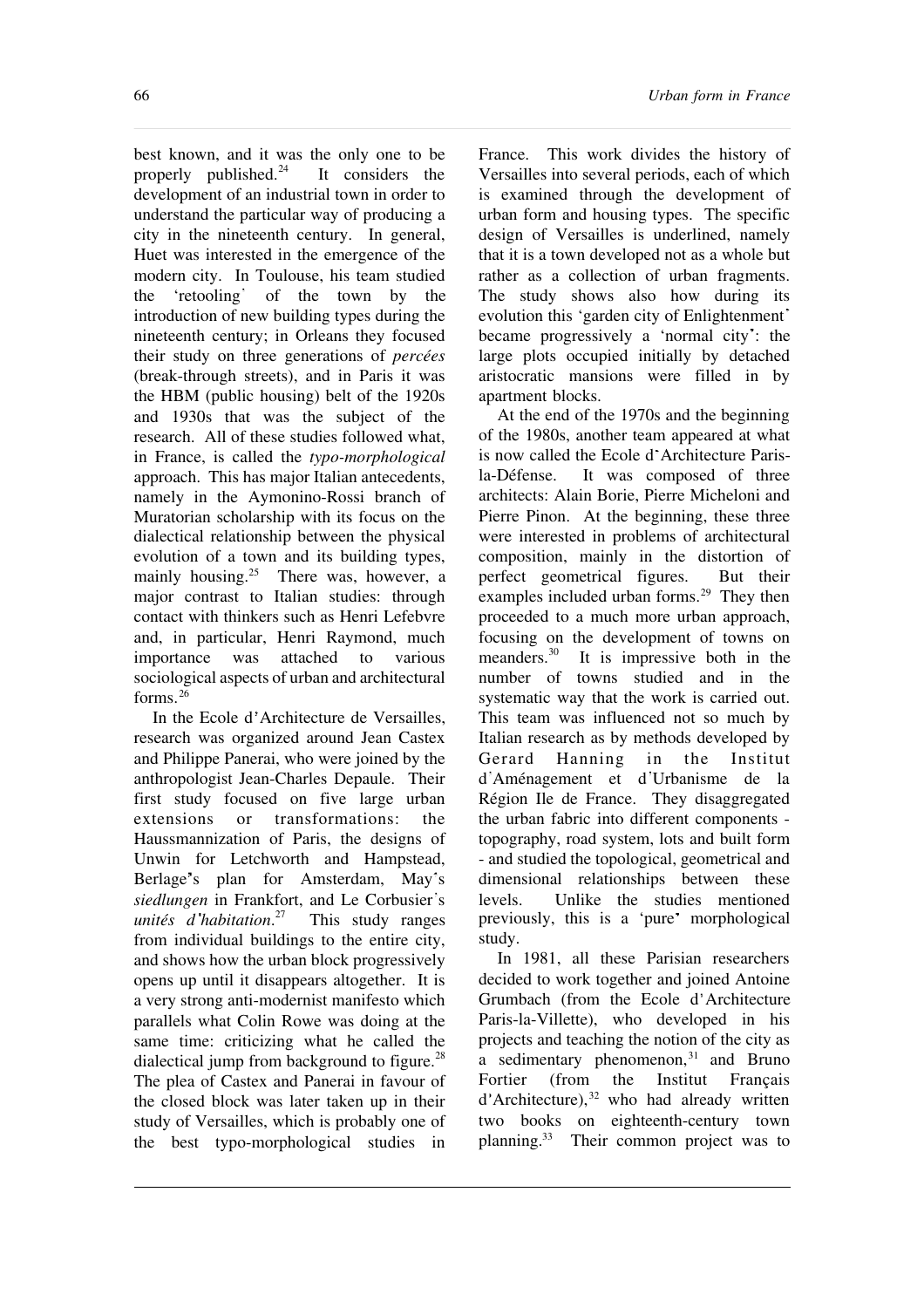create an atlas of the urban forms of Paris. This meant reconstituting the plan of Vasserot, who had prepared measured drawings of Paris during the years 1810-30 but had never assembled his different plans at the same scale. The idea was to show this depiction of 'Paris before Haussmann' at the universal exhibition which was intended to be held in Paris in 1989. However, like the exhibition, it failed to materialize.

Bruno Fortier continued the project by himself while changing its scope. He studied thoroughly some twenty small fragments of Paris (including a *passage*, a *percée*, an aristocratic *hôtel* and a bridge), starting with the urban evolution of the site before considering the major architectural features. His draughtsmen drew in minute detail the ground plan of each area to the scale of 1:500, the scale that the Italians usually use in their urban research. But Fortier, who was never fond of the typo-morphological approach, was not interested in the relationship between 'morphology and 'typology . Rather, he wanted to understand how a town constitutes a formal substratum seemingly a kind of *epistemé à la* Foucault for architectural projects. The work seemed, therefore, to start from a very strong position: the town as a metalanguage of architecture. Unfortunately, Fortier is a very laconic writer, and never really developed this idea. This is why, at first glance, one can think that his book is merely concerned with the geometrical beauties of a plan or architectural detail. When this work was shown in 1989 at the Institut Français d Architecture, it was an important moment in urban research by architects. Unfortunately the exhibition - by its form and content - gave the impression that Fortier shifted slowly from urban texture towards architectural objects. His book, which was published in conjunction with the exhibition, remains one of the most challenging pieces of thought on the relationship between urban form and architecture.<sup>34</sup>

#### **Provincial schools of architecture**

During the 1980s, groups of urban researchers emerged in several architectural schools. Some of them were involved in establishing atlases of urban forms of their cities. This is mainly the case with I.N.A.M.A. (*Investigation sur l'histoire et l'actualité des mutations architecturales)* at the Ecole d Architecture de Marseille, headed by Jean-Lucien Bonillo who studied several dwelling types (including the threewindowed Marseille house and the Haussmannien apartment building) before turning to the port and its relationship to the town as a whole. $35$  In the Ecole d Architecture de Grenoble, the team around Bernard Bonhomme and Xavier Malverti first gathered together a collection of plans of Genoble, and then proceeded to study different urban fragments of the town.<sup>36</sup> At the Ecole d'Architecture de Lille, Alain Demangeon studied in a very thorough way the grand boulevard Lille-Roubaix-Tourcoing, which is a wide avenue resembling in some ways the Soria's linear city in Madrid. In the Ecole d'Architecture de Saint-Etienne, a systematic study was made of the morphological evolution of the city from the nineteenth century to the present day.<sup>37</sup> At the Ecole d'Architecture de Nancy, the 'atlas' served as a teaching tool for André Vaxelaire and Vincent Bradel who, with their students, studied different neighbourhoods of the historical city. In the Ecole d Architecture de Nantes, the students of Michaël Darin, Michel Denès, Thierry Roze, Jacques Scavennec and Jean-Jacques Treuttel measured buildings and drew a ground plan (at the scale of 1:500) of a strip of land, 200m wide, crossing the town from east to west. The idea was to create an urban<br>'section', 10km long, showing the 10km long, showing the relationship between the city centre, the old *faubourgs*, the new suburbs and the countryside. The teams met regularly over 5 or 6 years, forming a research network supported by a grant from the Bureau de la Recherche Architecturale.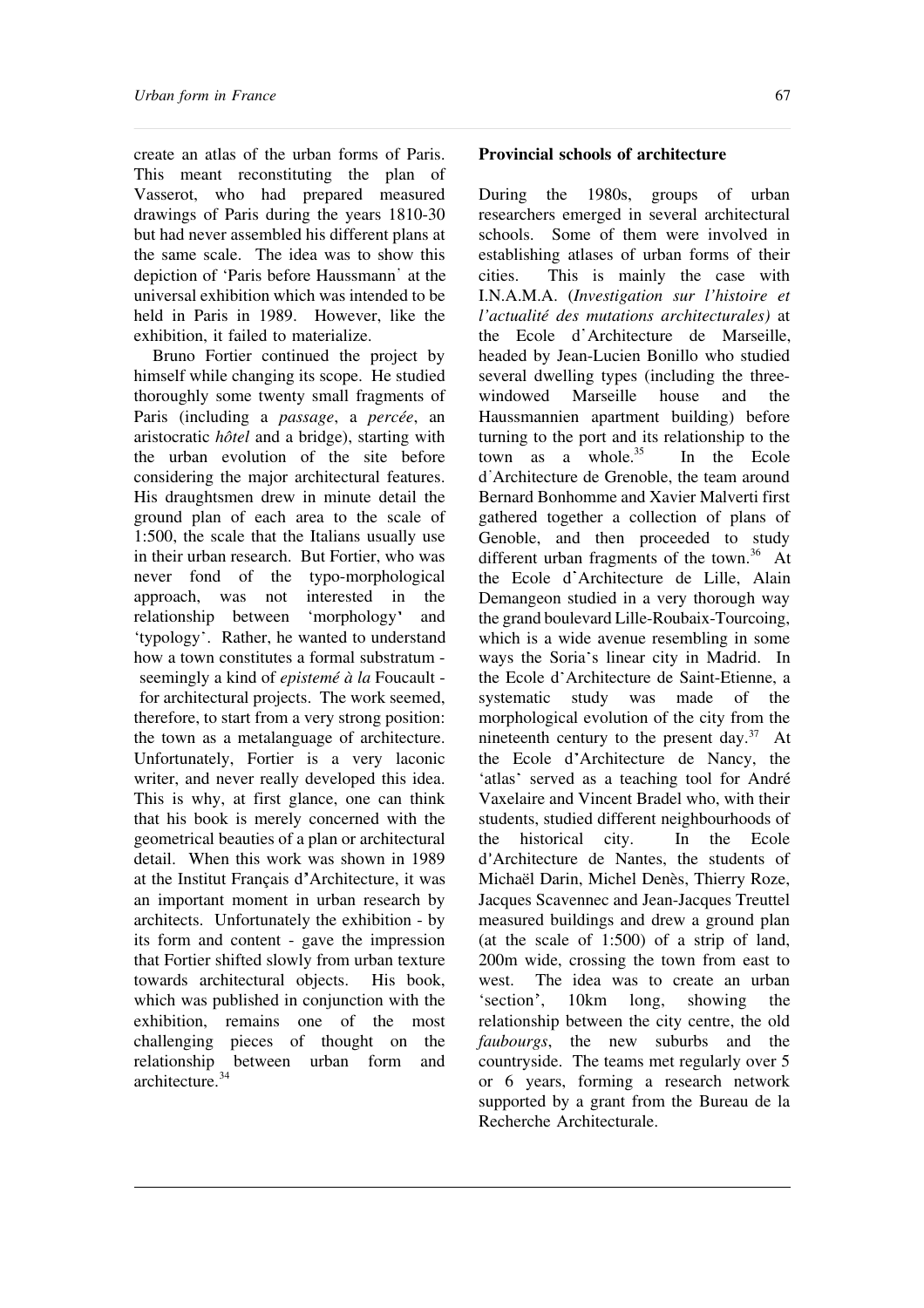At the same time, in the Ecole d Architecture de Nantes, Michaël Darin studied a number of different urban forms in several cities: *places, percées, boulevards* and ordinary streets in Montpellier, Nantes, Paris, Rouen and Toulouse. Through the different case studies the idea was to examine how the city is produced by a combination of conflicting actions by those up the social ladder (such as prefects, mayors, architects and engineers) and those on its lower rungs (modest house owners, for instance).  $38$ 

## **Publication ventures**

Outside the schools of architecture, Maurice Culot, who was very active in Brussels before moving to Paris, created a publishing venture in the Institut Français d Architecture which produced a series of urban case studies, including those of Arcachon, Vittel, Toulouse and Marseille.<sup>39</sup> In the same institution, Lise Grenier edited a book on spas, $40$  a subject not far from the resort towns studied by Dominique Rouillard, who teaches the history of architecture at the Ecole d'Architecture Paris -Tolbiac.<sup>41</sup>

Another institution that publishes work on urban form, principally architecture and town planning, is the Pavillon de l'Arsenal, an exhibition centre in the municipality of Paris. Some of its exhibitions result from research work. They are accompanied by remarkable catalogues, such as those of *Paris - Haussmann* and *Faubourgs de Paris*. 42

#### **Suburban studies**

The ideological context of architectural research on urban form in France was predisposed towards an emphasis on the historical parts of towns. However, researchers were also mindful of the need to study other kinds of urban fabric. Already, suburbs had appeared here and there in the different atlases that have been mentioned. But there are few researchers who have devoted their work specifically to this kind of phenomenon. One of them is Marcelle

Demorgon, a geographer in the Ecole d Architecture de Versailles, who studied a number of highways in the Parisian region. $43$ For her, these massive roads are the structural elements of peripheral areas. Now retired, her work is continued in the same school by Richard Sabatier.<sup>44</sup> In the Ecole d Architecture Paris-Belleville, Nicole Eleb-Harlé, instead of focusing on one urban element, studied the general morphological evolution of several boroughs in the Paris region, including Pantin and Bondy.<sup>45</sup> Another study of a suburb is the book by Pierre Henon and Alain Thiébault on the history of Levallois-Perret, a borough just outside Paris, on its western side.<sup>46</sup> Working at a more detailed level, Benoît Carrié, Michaël Darin, Michel Denès and Thierry Roze tried, through a study of a very ordinary and heterogeneous part of Issy-les-Moulineaux (a borough adjacent to the south western part of Paris), to understand how this ancient village on the outskirts of Paris took its present-day shape. They analysed in a very precise way the evolution of streets, lots and buildings.<sup>47</sup>

### **Studies abroad**

French urban research is not limited to France alone. Some researchers preferred, and still prefer, working on other urban cultures. Philippe Gresset, for instance, studies Great Britain, mainly its Picturesque tradition.<sup>48</sup> Many others, however, are attracted by countries outside Europe, particularly in the Middle East (where Cairo, Damascus and Istanbul are among the cities that have been studied) $49$  and North Africa (where cities in Algeria and Tunisia, for example, have been studied).<sup>50</sup> The doctoral thesis of Jacques Gaucher (a lecturer in the Ecole d'Architecture de Nantes) on three Tamil towns in southern India is particularly impressive, being based on many measured drawings ranging from those of individual houses (and their interiors) to the town as whole. $51$  Many of those attracted to such urban cultures have been looking for other ways to make cities: ways in which the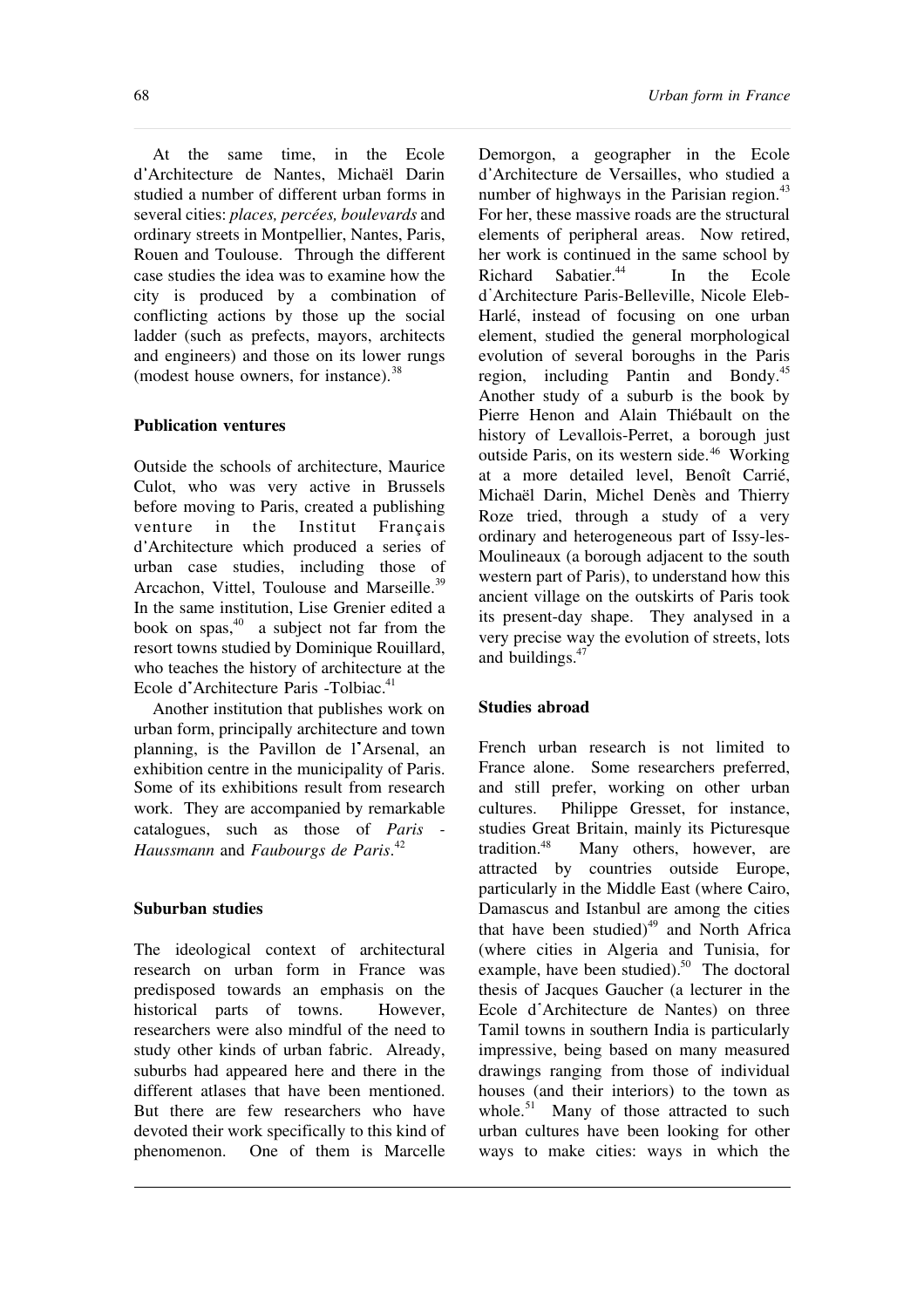informal processes outweigh the formal ones. It was, for most of them, a way to criticize the evolution of French cities and modern urbanism.

## **Modern urban fabric**

Most recently, a change has affected the *milieu* in which research is being undertaken. With the passing of time, modern urbanism has itself become part of history. Two pioneering works marking this change followed different approaches. Anatole Kopp saw, in the reconstruction that took place in the decades following the Second World War, a missed opportunity for the modern movement:<sup>52</sup> while Bruno Vayssière suggested, in a provocative way, that the urban fabric produced at that time is often of very good quality, even if he did not approve of those who produced it.<sup>53</sup>

However, a new attitude is now emerging: much less polemical studies have started to be published. The thesis of Daniel Voldman (a non-architectural historian, but whose work deals with some morphological aspects) was published last year. It explains the mechanisms of urban production during the period of reconstruction after the Second World War.<sup>54</sup> Rémi Baudoui (now head of the Bureau de la Recherche Architecturale) studied the life of Raoul Dautry, the Minister of Reconstruction, who was a very influential person on urban matters.<sup>55</sup> A symposium on the Reconstruction was held in the city of Lorient in 1994, and from it came two volumes containing many interesting local case studies.<sup>56</sup>

As far as the 1960s and 1970s are concerned, in the Ecole d Architecture de Saint-Etienne, J.N. Blanc, M. Bonilla and F. Tomas have recently studied the ideological context of the architecture and urbanism in the period, surveyed the main projects, and examined a few large housing projects in Saint-Etienne.<sup>57</sup> J.H. Fabre, B. Fayolle-Lussac, P. Girard and P. Weidknnet, in the Ecole d'Architecture de Toulouse and Ecole d Architecture de Bordeaux, also studied different housing estates of the same period. $58$ 

Their work, as well as that done in Saint-Etienne, shifts emphasis from central government policy to the local context.

The quality of the urban fabrics under review is of the utmost importance. First, preservation is an issue in some of these housing estates, where architectural quality is more or less recognized. Secondly, the quality of more modest projects is also an issue. This is why Darin studied many pieces of modern green urban fabrics in an attempt to define what makes up their supposed quality.<sup>59</sup> This research was done with a grant from Plan Construction et Architecture, a governmental research agency that initiated a programme on the architecture of modern public space that led to a dozen studies of different aspects.<sup>60</sup>

## **Changing patterns**

In the 1970s, architectural research on urban form in France had a very strong ideological message. It was very much anti-modernist and it was used to define, or at least justify, new approaches to urban design. For some of the architects involved, research was only a short period in their professional life. Panerai and Huet, for instance, stopped doing research in order to concentrate on practice. Others, however, opted for an academic life and became 'pure' researchers (as pure as their teaching commitments would allow). Gradually, their work became less ideological, although this kind of research always tends to be a commentary on practice.

This development is a part of a general trend in the architectural schools: they are becoming more academic. Doctoral programmes are now being undertaken jointly with universities. More and more students are taking up these studies and producing impressive numbers of D.E.A. theses (documents of some 80 pages describing, after one year of studies, projects for doctoral theses).<sup>61</sup> Some doctoral theses have already been submitted, be it by teachers, or by students hoping that this will open the way to academic careers<sup>62</sup>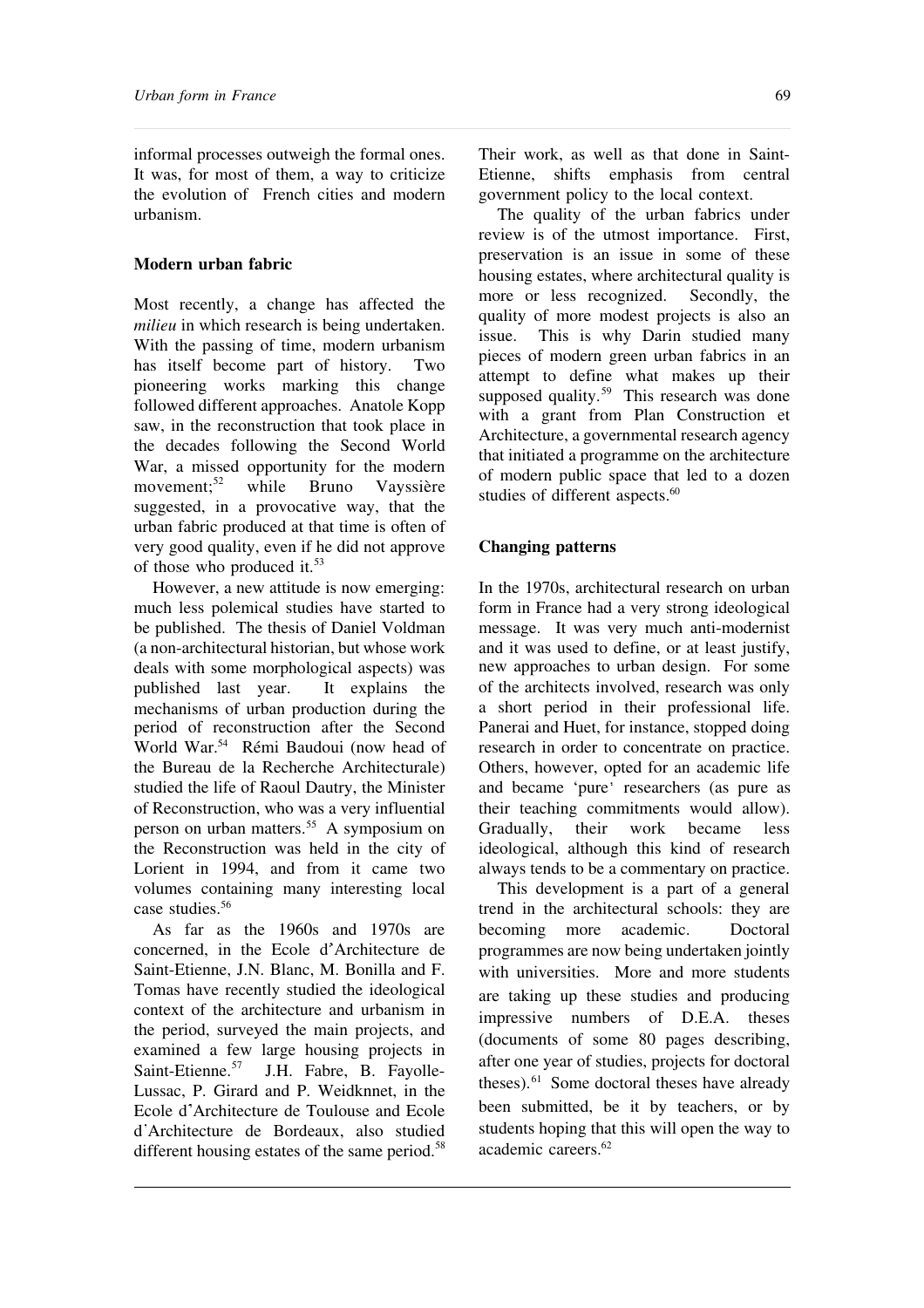## **Morphological research elsewhere**

Studies of urban form are, of course, being pursued outside the architectural world. In geography, and in all other disciplines dealing with urban development, Marcel Roncayolo influenced a whole generation through his oral contributions to many meetings, his institutional position, and mainly his teaching. His work on Marseille, contained in three different books, was only recently published.<sup>63</sup> It is a masterpiece on the complicated relationship between material forms and social forces.

More or less in the same field, in the 1960s Bernard Rouleau began pioneering work on the history of the streets in Paris, studying their appearance during the course of the history of the city and showing their initial function.<sup>64</sup> Later, in the 1980s, he studied the morphological evolution of the villages and *faubourgs* of the outer *arrondissements* from their annexation to Paris in 1859 until the present. $65$  It is a detailed study of the development of streets and lots based on very precise drawings.

In urban history, Jean-Claude Perrot's *Genèse d une ville moderne: Caen au XVIIIe* siècle is a landmark.<sup>66</sup> It has excellent chapters on urbanism and the morphology of the city but, curiously, it appears not to have influenced architectural studies.

Art historians influenced this *milieu* mainly through two major works. The first, on the area of Les Halles in Paris, was initiated at the end of the 1960s by André Chastel.<sup>67</sup> He assembled a team with the object of studying ordinary architecture. The influence of earlier Italian studies of the 1960s is evident and acknowledged. However, the team, headed by Françoise Boudon, innovated by carrying out extremely thorough studies of the evolution of lots, necessitating very detailed work in different archives. This is summarized in 14 plans showing the evolution of the area's lots from the fourteenth century until the middle of the twentieth century. The second major work is by François Loyer, a specialist in the nineteenth century. It is a study of Paris,

which began in the 1970s as research for the Atelier Parisien d'Urbanisme, the capital's planning authority. It reconsiders, mainly based on visual observation, the quality of buildings and public spaces produced during the nineteenth century. This research influenced Parisian urban policy, which adopted so-called *Neo-Haussmannisme*, and the subsequent book was a great success.<sup>68</sup>

The involvement of art historians in urban form was pursued through the work of the *Inventaire Général*, a large agency created within the Ministry of Culture by André Chastel in the 1960s. The task of the *Inventaire Général* is to carry out an exhaustive survey of all art production in France. This obviously impossible task led to the creation of a very precise descriptive method allowing systematic studies of a wide range of objects. This work is organized on a regional level by the branches of the Ministry of Culture. The subjects studied vary from one region to another, according to the endowment of particular areas and the interests of those involved in this enterprise. Here and there, architecture and urban form are being studied, leading to the publication of several very good studies of building types or whole cities.<sup>69</sup>

Operational studies related to different planning policies are another type of study. They are carried out, for instance, before adopting preservation measures concerning whole areas of a city. The studies supporting theses policies are usually done by architects or art historians and entail examination and evaluation of the urban fabric. Sometimes case studies are produced. Probably dozens, if not more, of such studies have been carried out, but little is known about them. It is thus difficult to understand how these studies are linked together, what are the 'model' studies (those to which reference is made before starting a new study), what are the methods used, and whether they form a 'tradition' or 'school'

A radically different approach is adopted by Albert Levy at the Institut Français d'Urbanisme, who studies the epistemological basis of urban policy, $70$  and by Pier Giorgio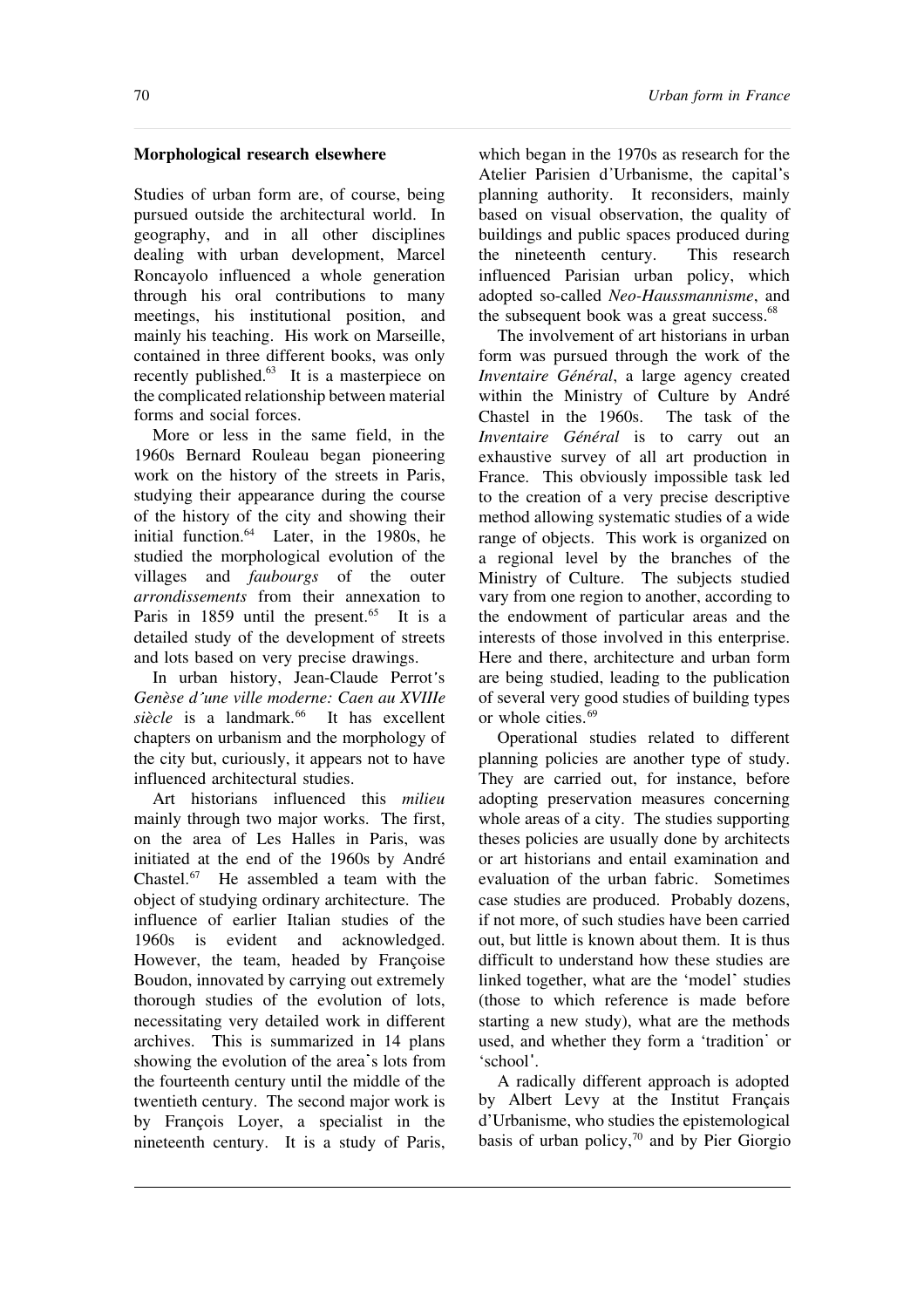Gerosa at the Ecole d'Architecture de Strasbourg, who does the same when he focuses on theoretical writings.<sup>71</sup>

#### **A 'school of urban morphology?**

Whether or not one counts operational studies alongside the academic ones, one thing is clear: in France, since the 1970s, the study of urban form has emerged as a field of knowledge. Admittedly it is very fragmented, with work carried out here and there, in different towns and institutions. Most of the time, those involved are not aware of each other's work. It is a non-hierarchical field, dominated by nobody. Therefore, one cannot speak of a French 'school' of urban morphology. The lack of uniformity is its weakness and its strength. Many had to improvise objectives and methods. In so doing they enlarged the field. But, actually, no one is aware of the richness of the field, and few are conscious that it exists. Even publishing is done in a very fragmented way. There is no major collection or publishing house specializing in that sort of literature. Often research is published locally and cannot be found in bookshops in other cities. Moreover, one particular feature of the French research system is that the final product requested by funding bodies (notably governmental agencies) is 30 or so copies of the final *rapport de recherche.* These are sent to a handful of public or university libraries, and they become increasingly difficult to trace as time passes. In order to keep this production alive and to distribute it to a wider public, *Ville Recherche Diffusion*<sup>72</sup> was created in the Ecole d'Architecture de Nantes. With more effort in this direction, it is to be hoped that French studies of urban form will get the kind of attention they deserve.

#### **Notes**

1. Lavedan, P. (1926) *Histoire de l urbanisme. Antiquité, Moyen-Age* (Henri Laurens, Paris); Lavedan, P. (1941) *Histoire de l urbanisme. La Renaissance et les Temps modernes*

(Henri Laurens, Paris); Lavedan, P. (1952) *Histoire de l urbanisme. L Epoque moderne* (Henri Laurens, Paris). In the 1970s part of the first volume and the whole of the second were revised and republished: Lavedan, P. and Hugueney, J. (1974) *L Urbanisme au Moyen-Age* (Arts et Métiers graphiques, Paris); Lavedan, P., Hugueney, J. and Henrat, Ph. (1982) *Urbanisme à l Epoque moderne: XVIe-XVIIIe siècles* (Arts et Métiers graphiques, Paris). When he died at the age of 97 Lavedan was updating the third volume.

- 2. This distinction was first formulated in Lavedan, P. (1926) *Qu est ce que l urbanisme* (Henri Laurens, Paris); it was then pursued in Lavedan, P. (1936) *Géographie des villes* (Gallimard, Paris) in 1941, in the second volume of *Histoire de l urbanisme*, and again in the second edition of *Géographie des villes*, which appeared in 1959. Each time, the distinction changed slightly but was never entirely satisfactory. Was this grand *opus* based on an unworkable definition?
- 3. Medieval towns were regarded as an exception.
- 4. Corrozet, G. (1550) *Les antiquitez, histoires et singularitez de Paris* (Paris).
- 5. Sauval, H. (1654) *Paris ancien et moderne contenant une description exacte at particulière de Paris* (Paris); Sauvel, H. (1724) *Histoire et recherches des antiquités de la ville de Paris* (Paris); Brice, G. (1684- 1725) *Description de la ville de Paris et de tout ce qu elle contient de plus remarquable* (Paris); Piganiol de la Force (1742) *Description historique de la ville de Paris et de ses environs* (Paris).
- 6. Jaillot, J.-B. R de C. (1772-1775) *Recherches critiques, historiques et topographiques sur la ville de Paris* (Paris).
- 7. Bonnardot, A. (1851) *Etudes archéologiques sur les anciens plans de Paris des XVIe, XVIIe, et XVIIIe siècles* (Paris).
- 8. Berty, A. and Legrand, H. (1885-1897) *Topographie historique du vieux Paris* (Paris). Berty's work is particularly interesting: realizing that the work of his predecessors contained many inaccuracies, he decided to consult many archives as well as make measured drawings of Paris, paying particular attention to party walls, a persisting topographical element according to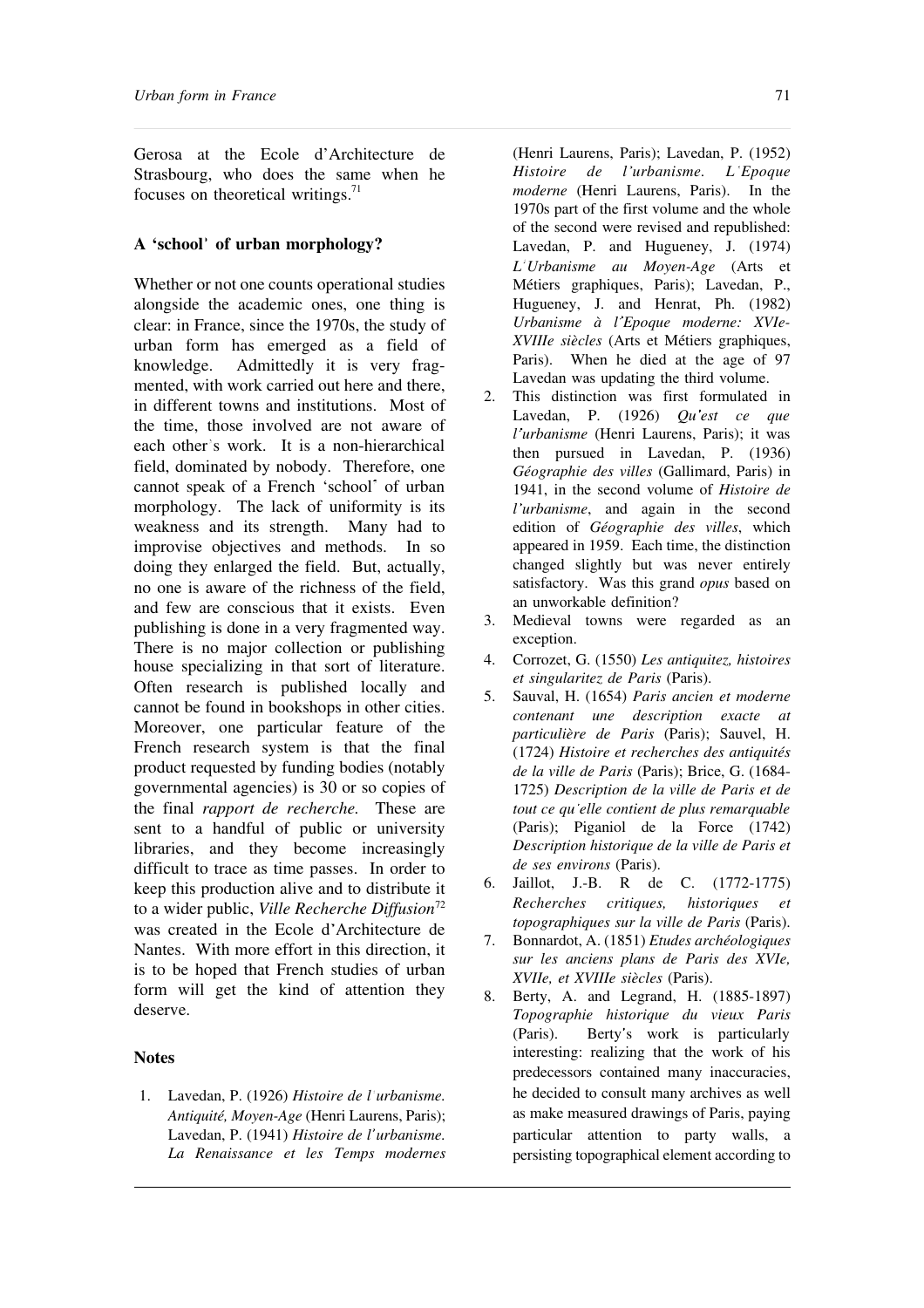him!

- 9. Sauval, for instance, organized his book as a kind of tourist guide.
- 10. Cf. Dulaure, J.-A. (1825) *Histoire physique, civile et morale de Paris* (Paris) and Marlès, J. de (1839) *Paris ancien et moderne, histoire de France divisée en douze périodes appliquées au douze arrondissements de Paris et justifiées par les monuments de cette ville* (Bruxelles).
- 11. Poëte, M. (1924-1931) *Une vie de cité. Paris de sa naissance à nos jours* (Picard, Paris).
- 12. Corrozet cites legends that explain the birth of Paris as an action of a mythical hero. Subsequently authors only mention the first written source: the account by Julius Caesar of a battle fought by his forces on this site in 52 B.C. Poëte gives a geographical explanation based on the characteristics of the site.
- 13. Cf. Bouduoï, R. (1988) *La naissance de l Ecole des Hautes Etudes Urbaines et le premier enseignment de l urbanisme en France, des années 1910 aux années 1920* (Ecole d Architecture Paris-Villemin / Ville Recherche Diffusion, Paris); Calabi, D (1997) *Marcel Poëte et le Paris des années vingt: aux origines de l histoire des villes* (L'Harmattan, Paris).<br>14. Poëte, M. (1929) In
- 14. Poëte, M. (1929) *Introduction à l urbanisme* (Boivin, Paris).
- 15. Lavedan, P. (1975) *Histoire de l urbanisme à Paris* (Hachette, Paris).
- 16. Rovert Auzelle, a well known architect and town planner, is often given as an example of the influence Poëte had on his students. Pierre Lelièvre, whose book on Nantes (*Nantes au XVIIIe siècle; urbanisme et architecture*, 1942) is an excellent case study, was clearly influenced by Lavedan.
- 17. Cf. Montigny, G. (1992) *De la ville à l urbanisme: essai sur la genèse des études urbaines françaises en gèographie, sociologie et statistique sociale* (L Haramattan, Paris).
- 18. Cf. Vilagrasa Ibarz, J. (1998) 'The study of urban form in Spain , *Urban Morphology* 2, 35-44.
- 19. Leon, P. (1951) *La vie des monuments français; destruction restauration* (Picard, Paris).
- 20. Doyon, G. and Hubrecht, R. (1979) *L architecture rurale et bourgeoise en France* (Vincent et Cie, Paris).
- 21. By the publishing house Berger-Levrault.
- 22. A recent example is Markou, E. (1994) *Aux origines de la fonction 'études : la Direction Generale a l Equipment National (1941-1944), la Direction Generale de l Urbanisme et de l Habitation (1947- 1949) et les experts extérieurs* (Centre de Sociologie Urbaine / Plan Construction et Architecture / Ville Recherche Diffusion, Paris).
- 23. Devillers, Ch. and Huet, B. (1981) *Le Creusot: naissance et développement d une ville industrielle 1782-1914* (Champ Vallon, Seyssel); Gülgönen, A., Laisney, F., Chiffard, J.-F., Delorme, J.-C., Pietu, M., Roujon, Y. and Scalabre, J.-P. (1977) *Morphologie urbaine et typologie architecturale* (Institut d Etudes et de Recherches Architecturales et Urbaines / Comité pour la Recherche et le Développement en Architecture / Ville Recherche Diffusion, Paris); Huet, B., Lambert, M. and Martin, M.-F. (1986) *Les faubourgs de Toulouse au XIXe siècle* (Institut d'Etudes et de Recherches Architecturales et Urbaines / Bureau de la Recherche Architecturale, Paris); Huet, B., Lambert M., Perche, M. and Peysson, J.-M. (1988) *Mécanique de la percée urbaine de 1750-1900: les trois percée d Orléans* (Institut d'Etudes et de Recherches Architecturales et Urbaines / Bureau de la Recherche Architecturale / Ville Recherche Diffusion, Paris); Dufour, L., Huet. B. and Raymond, H. (1977) *Urbanistique et société baroque* (Institut d'Etudes et de Recherches Architecturales et Urbaines / Comité pour la Recherche et le Développement en Architecture, Paris); Huet, B., Berard, D., Braun, J.-P., Le Roy, B. and Prin, J.-P. (1975) *Bourges: politique municipale, morphologie urbaine et typologie architecturale au XIXe siècle* (Institut d Etudes et de Recherches Architecturales et Urbaines / Délegation Générale de la Recherche Scientifique et Technique / Ville Recherche Diffusion, Paris).
- 24. For architectural scholars this book was really published too late. The ideas related to this research had already been spread through an article by Devillers which appeared in 1974: 'Typologie de l habitat et morphologie urbaine' in *Architecture d Aujourd hui* no. 174.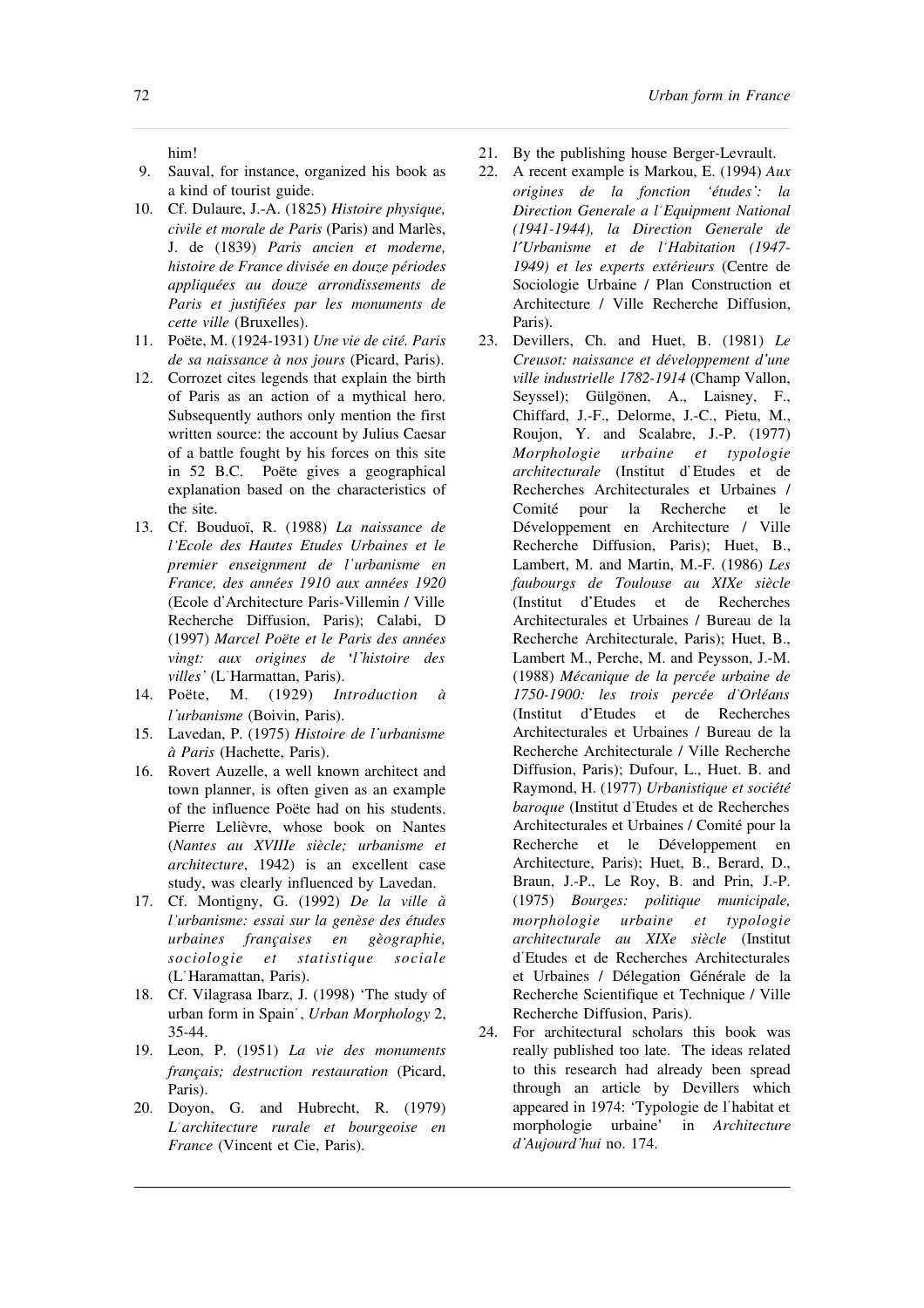- 25. The emphasis on housing is surely a legacy of the Modern Movement.
- 26. Raymond's study of suburban dwellers is a landmark in French urban sociology: see Raymond, H., Haumont, N., Raymond, M.- G. and Haumont, A. (1966) *L Habitat pavillonaire* (Centre de la Recherche Urbaine, Paris).
- 27. Castex, J., Depaule, J.-Ch. and Panerai, Ph. (1977) *Formes urbaines: de l îlot à la barre* (Dunod, Paris); three years later, this slightly modified group published their study of Versailles: Castex, J., Celeste, P. and Panerai Ph. (1980) *Lecture d une ville: Versailles* (Moniteur, Paris).
- 28. Rowe uses these *Gestalt* terms in order to contrast traditional and modern urban fabric: in the first case, according to him, buildings form a kind of background to voids (squares and courts) and in the second they float amidst unlimited space.
- 29. Borie, A., Micheloni, P. and Pinon, P. (n.d.) *Forme et déformation des objets architecturaux et urbains* (Centre d Etudes et de Recherches Architecturales / Ecole Nationale Supérieure des Beaux Arts, Paris).
- 30. Borie, A., Micheloni, P. and Pinon, P. (n.d.) *Formes urbaines et sites de méandres* (Comité pour la Recherche et le Développement en Architecture / Ville Recherche Diffusion, Paris).
- 31. Grumbach influenced many people but his theoretical work, which consists of articles, was never collected together.
- 32. A centre which promotes architecture by means of exhibitions and a bulletin of information, but which also includes the vestiges of an architectural research centre dissolved in the early 1970s.
- 33. Fortier, B. (1975) *La politique de l espace parisien à la fin de l ancien régime* (Comité pour la Recherche et le Développement en Architecture, Paris); Demangeon, A. and Fortier, B. (1978) *Les vaisseaux et les villes: l arsenal de Cherbourg* (Mardaga, Bruxelles).
- 34. Fortier, B. (1989) *La métropole imaginaire; un atlas de Paris* (Mardaga, Bruxelles).
- 35. Bonillo, J.-L., Borruey, R., Chancel, J.-M., Hayot, A., Graff, Ph., Perloff, M. and Peyre, C. (1989) *Atlas de Marseille: formes urbaine, vol. I: les types* (Ecole d'Architecture de Marseille / Bureau de la Recherche Architecturale, Marseille);

Bonillo, J.-L., Booruey, R., Espinas, J.-D and Picona, M. (1991) *Marseille, ville et port* (Paranthéses, Marseille); Borruey, R. (1994) *Le port moderne de Marseille* (Chambre de Commerce et d'Industrie de Marseille, Marseille).

- 36. Bonhomme, B., Bajard, M., Lypsky, F., Malverti, X. and Queysanne, B*., L atlas urbain de Grenoble* (Ecole d Architecture de Grenoble/Bureau de la Recherche Architecturale / Ville Recherche Diffusion, Grenoble).
- 37. Bonilla, M., Tomas, F. and Vallat, D. (1989) *Cartes et plans: Saint-Etienne du XVIIIe siècle à nos jours; de la représentation d une v ill e industri e ll e* (Ecol e d Architecture de Saint-Etienne et Centre d Etudes Foreziennes, Saint-Etienne); Bonilla, M., Tomas, F. and Vallat, D. (1994) *Saint Etienne au XIXe siécle de P.- A. Dalgobio à P.-L. Lamizière* (Ecole d Architecture de Saint-Etienne et Centre d Etudes Foreziennes / Ville Recherche Diffusion, Saint-Etienne); Bonilla, M., Tomas, F. and Vallat, D. (1993) *L immeuble collectif des années 50 à Saint-Etienne: de la place Foch à Beaulieu* (Ecole d Architecture de Saint-Etienne et Centre d Etudes Foreziennes / Ville Recherche Diffusion, Saint-Etienne).
- 38. Darin, M. (1986) *Alignement des rues* (Ecole d Architecture de Nantes / Bureau de la Recherche Architecturale / Ville Recherche Diffusion, Nantes); Darin, M. (1987) *La* grande percée (Ecole d'Architecture de Nantes / Bureau de la Recherche Architecturale / Ville Recherche Diffusion, Nantes); Darin, M. (1989) *Les immeubles haussmanniens: le boulevard Saint-Germaine à Paris* (Ecole d Architecture de Nantes / Bureau de la Recherche Architecturale / Ville Recherche Diffusion, Nantes); Darin, M., Meillerais, O. and Saudrais, Ph. (1991) *Transformations de places à Nantes depuis deux siècles* (Ecole d Architecture de Nantes / Plan Urbain / Commisariat General du Plan / Ville Recherche Diffusion, Nantes).
- 39. Institut Français d Architecture (1982) *Vittel 1854-1936: création d une ville thermale*, (Moniteur, Paris); Institut Français d Architecture (1983) *La ville d hiver d A rcachon* (Institut Français d Architecture, Paris); Institut Français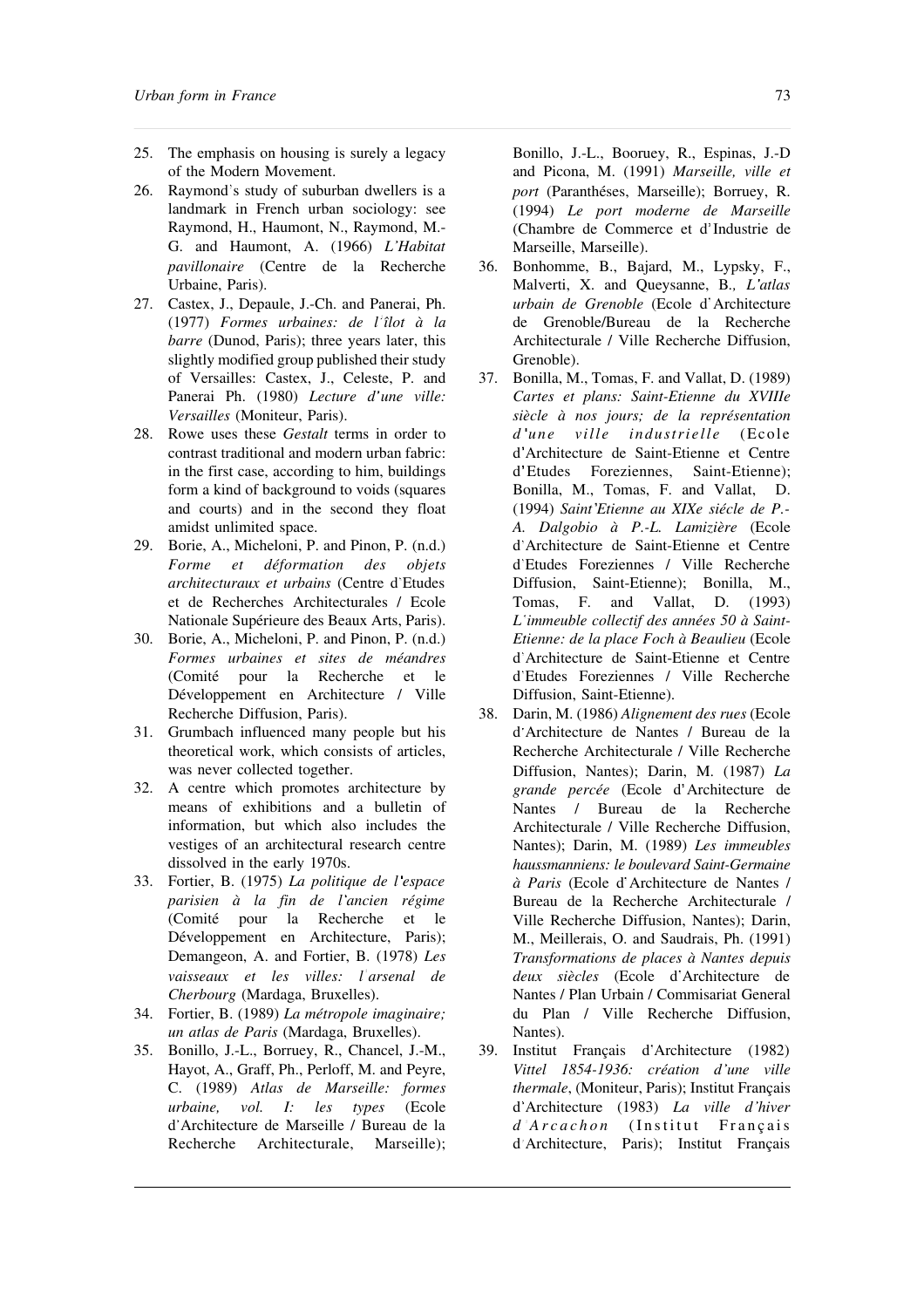d Architecture (1985) *Toulouse 1810-1860* (Mardaga, Bruxelles); Culot, M. and Jakovljevic, N. (ed.) (1989) *Trouville* (Mardaga, Bruxelles); Institut Français d Architecture (1991) *Marseille: la passion des contrastes* (Mardaga, Bruxelles).

- 40. Grenier, L. (ed.) (1984) *Villes d eau en France* (Hazan, Paris).
- 41. Rouillard, D. (1984) *Le site balnéaire* (Mardaga, Bruxelles).
- 42. Cf. des Cars, J. and Pinon, P. (eds.) (1991) *Paris-Haussmann* (Picard, Paris); Cohen, J.- L. and Lortie, A. (1992) *Des fortifs au perif; Paris, les seuils de la ville* (Picard, Paris); Lucan, J. (ed.) (1996) *Paris des faubourgs* (Picard, Paris).
- 43. Demorgon, M., Panerai, Ph. (n.d.) *La banlieue comme territoire structuré; étude d une route: la N192 et la N308 de la Défense au pont Maisons-Lafitte* (Association de Recherche de l'Unite Pedagogique d'Architecture de Versailles / Service de la Recherche Architecturale, Versailles).
- 44. Sabatier, R. and Demorgon, M. (1989) *Parcours en banlieue* (Laboratoire de Recherche 'Histoire architecturale et urbaine - société' / Plan urbain / Ville Recherche Diffusion, Versailles).
- 45. Eleb-Harlé, N and Biau, V. (1985) *Pantin; mise en perspective historique des projets de ville* (Institut d'Etudes et de Recherches Architecturales et Urbaines / Bureau de la Recherche Architecturale, Paris); Eleb-Harlé, N. and Biau, V. (n.d.) *Pantin; peripherie et projet urbain* (Institut d'Etudes et de Recherches Architecturales et Urbaines / Bureau de la Recherche Architecturale, Paris); Eleb-Harlé, N. (n.d.) *Portes et limites des plans d aménagement, d extension et d embellissement; une géneration de plans d aménagement communaux: Bondy 1928- 1960* (Ecole d Architecture de Paris-Belleville / Bureau de la Recherche Architecturale), Paris).
- 46. Henon, P. and Thiebaut, A (1981) *Levallois: histoire d une banlieue* (Mardaga, Bruxelles).
- 47. Carrié, B., Darin, M., Denès, M. and Roze, Th. (1998) *Etude architecturale et urbaine d un quartier d Issy-les-Moulineaux* (Agence Nationale pour l'Amélioration de l'Habitat / Ville Recherche Diffusion, Paris).
- 48. Gresset, Ph. (1982) *Le fragment de ville: une unité d architecture urbaine de l époque géorgienne (1715-1815)* (Comité pour la Recherche et le Développement en Architecture / Ville Recherche Diffusion, Paris); Gresset, Ph. (1990) *La ville au risque du pittoresque* (Ecole d Architecture Paris-Villemin / Bureau de la Recherche Architecturale / Ville Recherche Diffusion, Paris).
- 49. Panerai, Ph. and Noweir, S. (1989) *L herbe verte d Embaba* (Laboratoire de Recherche 'Histoire architecturale et urbaines société / Bureau de la Recherche Architecturale / Ville Recherche Diffusion, Versailles); Borie, A., Pinon, P., Yerasimos, S. (1989) *L occidentalisation d Istanbul au XIXe siècle* (Ecole d Architecture Paris-la-Défense / Bureau de la Recherche Architecturale, Paris); Reseau Architecture de la Ville orientale (1990) *Mesures de l espace* (Bureau de la Recherche Architecturale / Ville Recherche Diffusion, Paris); Arnault, J.-L. (1993) *Le Caire: Mise en place d une ville moderne 1867-1907* (Université de Provence / Ville Recherche Diffusion, Aix-en-Provence); Noweir, S. and Gaillard, M.-N. (1994) *Le Caire, trace et empreinte* (Laboratoire de Recherche 'Histoire architecturale et urbaines société / Bureau de la Recherche Architecturale / Ville Recherche Diffusion, Versailles).
- 50. Malverti, X. and Picard, A. (1987) *Les traces de ville et le savoir des ingénieurs du* génie (Ecole d'Architecture de Grenoble / Bureau de la Recherche Architecturale / Ville Recherche Diffusion, Grenoble); Vilan, L. (1988) *Alger ou le lit de Procuste, la naissance de la ville coloniale en Algerie* (Laboratoire de Recherche 'Histoire architecturale et urbaines - société / Bureau de la Recherche Architecturale, Versailles); Santelli, S. (1992) *Atlas des médinas tunisiennes* (Institut Parisien de Recherche Architecture Urbanistique Société / Bureau de la Recherche Architecturale / Ville Recherche Diffusion, Paris).
- 51. Gaucher s work (*De la maison à la ville en pays Tamoul*) was presented as a doctoral thesis at the Ecole des Hautes Etudes en Sciences Sociales and will be shortly published as a book by the Ecole Française d Extrême Orient.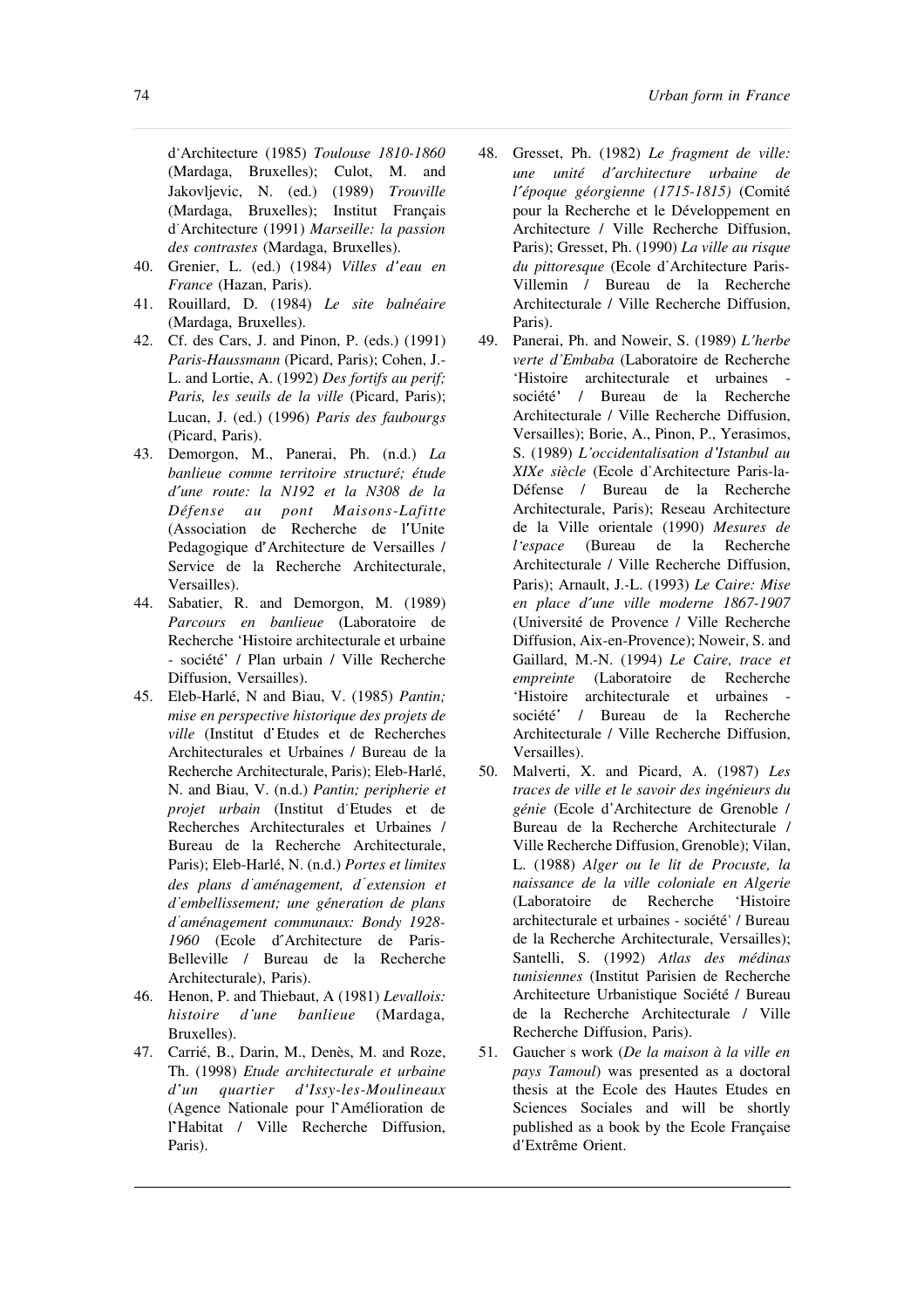- 52. Kopp, A., Boucher, F. and Pauly, D. (1982) *L architecture de la Reconstruction en France 1945-1953* (Moniteur, Paris).
- 53. Vayssière, B. (1988) *Reconstruction, Deconstruction* (Picard, Paris).
- 54. Voldman, D. (1997) *La reconstruction des villes françaises de 1940 à 1954* (L Harmattan, Paris).
- 55. Baudouï, R. (1992) *Raoul Dautry 1880-1951* (Balland, Paris).
- 56. Dieudonné, P. (ed.) (1994) *Villes recontructuites, du dessin au destin* (L Harmattan, Paris).
- 57. Blanc, J.-N., Bonilla, M., Tomas, F. and Vallat, D. (1995) *Les grands ensembles d habitation, l ère partie: A l origine (1952-1958)* (Ecole d Architecture de Saint-Etienne / Bureau de la Recherche Architecturale / Ville Recherche Diffusion, Saint-Etienne); Blanc, J.-N., Bonilla, M., Tomas, F. and Vallat, D. (1997) *Les grands ensembles d habitation, 2ème partie: L a p o g é e ( 1 9 5 8 - 1 9 6 7 )* ( E c o l e d'Architecture de Saint-Etienne / Bureau de la Recherche Architecturale / Ville Recherche Diffusion, Saint-Etienne).
- 58. Fabre, J.-H., Fayolle-Lussac, B., Girard, P. and Weidknnet, P. (1996) *Les grands ensembles: études croisées, Empalot et la Bénauge* (Production de la Ville et Patrimoine / Bureau de la Recherche Architecturale / Ville Recherche Diffusion, Bordeaux et Toulouse); Berland-Berthon, B., Fayolle-Lussac, B. and Girard, P. (1998) *Z.U.P. et quartiers neufs années soixante: Bordeaux-Nord et Bayonne* (Production de la Ville et Patrimoine / Bureau de la Recherche Architecturale / Ville Recherche Diffusion, Bordeaux et Toulouse).
- 59. Darin, M. (1997) *Les 'bons espaces* publics modernes (Ecole d'Architecture de Nantes / Plan Construction et Architecture / Ville Recherche Diffusion, Nantes).
- 60. Articles summarizing these studies were published under the title: Picon-Lefebvre, V. (ed.) (1997) *Architecture des espaces publics modernes* (Moniteur, Paris); the individual papers are available through Ville Recherche Diffusion: for example Treuttel, J.-J., Garcia, J.-C. and Treuttel, J. (1996) *De l espace libre a l espace public* (Plan Construction et Architecture / Ville Recherche Diffusion, Paris); Devillard, V. and Jannière, H. (1997) *Espaces publics, communauté, voisnages*

*dans la reconstruction allemande, 1945-1955* (Plan Construction et Architecture / Ville Recherche Diffusion, Paris).

- 61. Sometimes these documents are independent case studies and the students like to publish them as such: cf. Lypski, F. (1992) *Les campus americains* (Ecole d'Architecture Paris-Belleville / Ville Recherche Diffusion, Paris); Astrie, V. (1993) *Mécanique de la p e r c é e h a u ssma n n i e n n e* (Ec o l e d Architecture Paris-Belleville / Ville Recherche Diffusion, Paris); Rebaque, J.-C. (1994) *Réhabilitation et réappropriation de la mémoire d habiter: le quartier de Charonne dans le XXe arrondissement de* Paris (Institut Français d'Urbanisme / Ville Recherche Diffusion, Paris).
- 62. This trend is likely to continue in the near future when teachers recruited in the 1970s start to retire.
- 63. Roncayolo, M. (1990) *L imaginaire de Marseille* (Chambre de Commerce et d Industire de Marseille, Marseille); Roncayolo, M. (1996) *Les grammaires d une ville, essai sur le genése des structures urbaines à Marseille* (Editions de 'Ecole des Hautes Etudes en Sciences Sociales', Paris); Roncayolo, M. (1996) *Marseille, les territoires du temps* (Editions locales de France, Paris).
- 64. Rouleau, B. (1967) *Le tracé des rues de Paris* (Centre National de Recherche Scientifique, Paris).
- 65. Rouleau, B. (1985) *Villages et faubourgs de l ancien Paris; histoire d un espace urbain* (Seuil, Paris).
- 66. Perrot, J.-C. (1975) *Genèse d une ville moderne: Caen au XVIIIe siècle* (Mouton, Paris-La Haye).
- 67. Boudon, F., Chastel, A., Couzy, H. and Hamon, F. (1977) *Système de l architecture urbaine: le quartier des Halles à Paris* (Centre National de Recherche Scientifique, Paris).
- 68. Loyer. F. (1987) *Paris XIXe siècle; l immeuble et la rue* (Hazan, Paris).
- 69. Cf. Plouvier, M., Oudart, P., Talon, M. and Pierson, G. (1987) *La ville de Noyon* (Cahiers du Patrimoine No. 10, Amiens); Cueille, S., Hervier, D. and Loyer, F. (1989) *Le Vésinet; modèle français d urbanisme paysager 1858-1930* (Cahiers du Patrimoine No. 17, Paris); Favreau, R., Jouannet, G., Riou, J.-Y., Renaud-Romineux, G., Debelle,